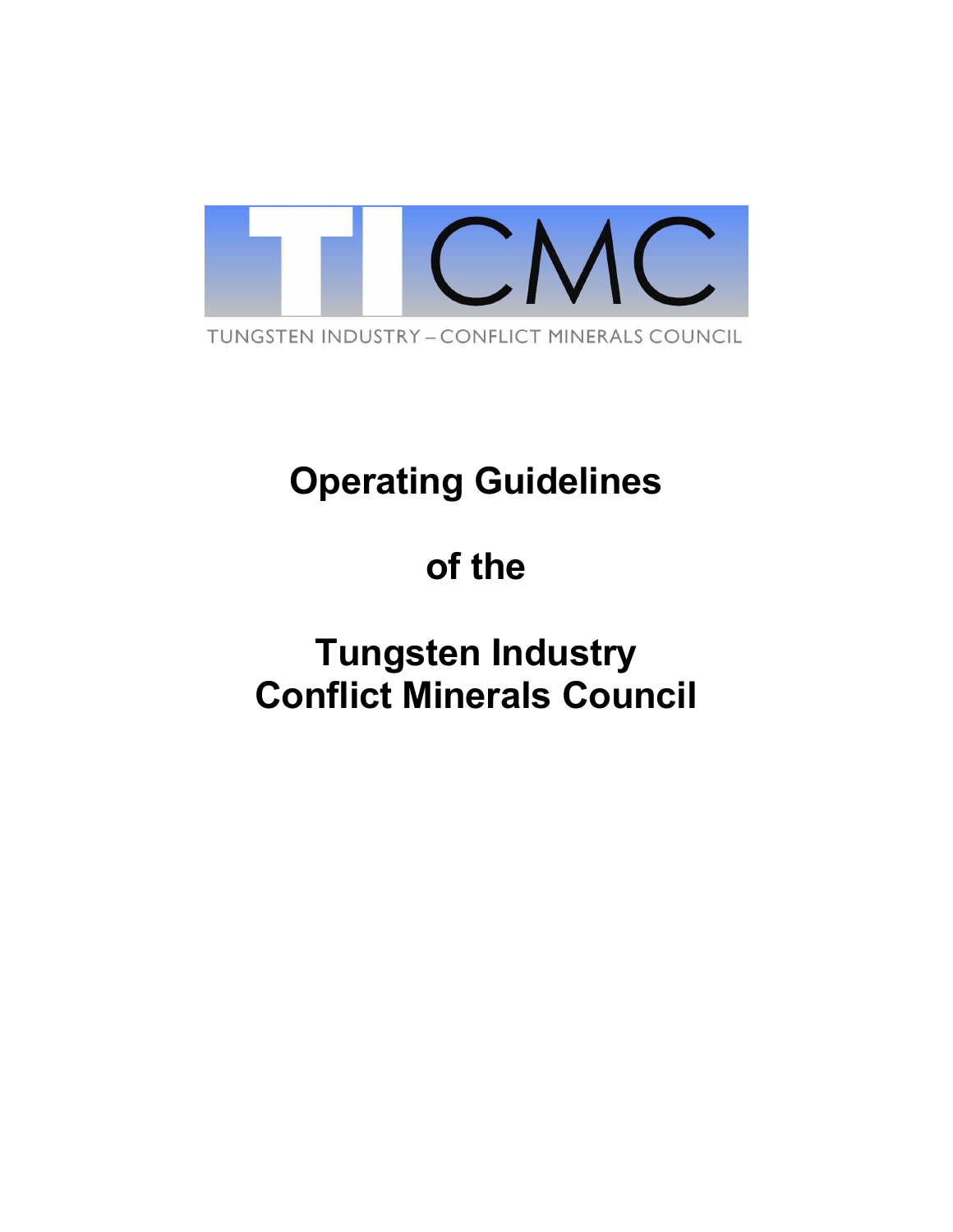### **OPERATING GUIDELINES**

(April 15, 2013, amended 2017)

### **Tungsten Industry Conflict Minerals Council (TI-CMC)**

#### **Article I Name**

1. The name of this group shall be the Tungsten Industry – Conflict Minerals Council (the "Council" or "TI-CMC").

#### **Article II Objective**

1. Establish a Commitment Program for the Tungsten Industry that provides a mechanism for industry members to demonstrate their compliance with the requirements of conflict minerals regulations.

#### **Article III Purposes**

- 1. Create an annual program that supports the compliance of members at the smelter refinery level and stakeholders of the tungsten supply chain with applicable SEC regulations by:
	- a. Assuring that raw materials in the supply chain are not connected to illegal or unlawful exploitation of ores that directly or indirectly finance or benefit armed groups in conflict areas
	- b. Facilitating customer compliance with Reasonable Country of Origin Inquiries within the tungsten industry
	- c. Protecting any confidential, sensitive and proprietary information relating to members' supply chains
	- d. Building public awareness and supporting the tungsten industry's transparency objectives relative to the conflict minerals legislation.
	- e. Managing and maintaining the Council's informational Web site: www.ti-cmc.org.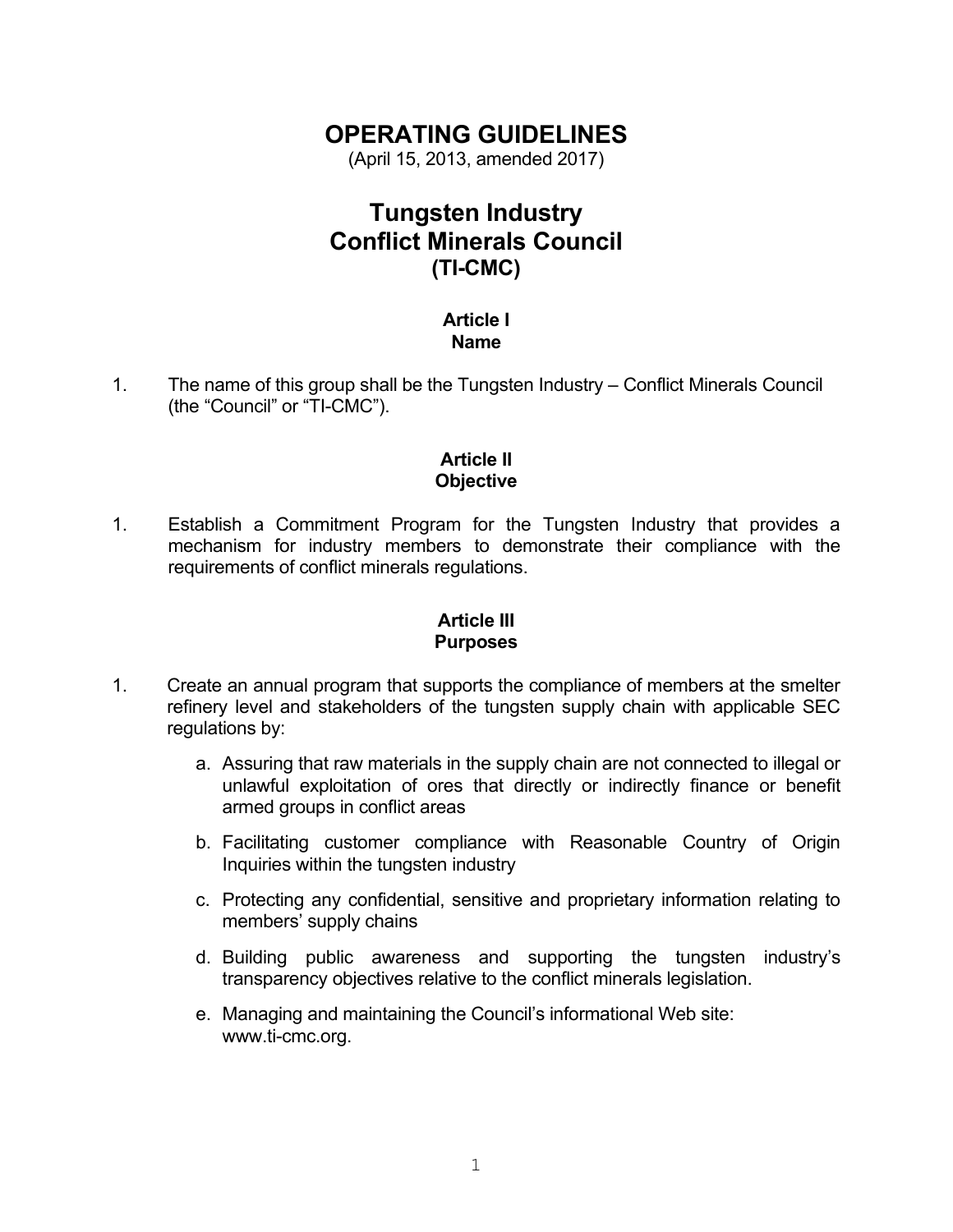#### **Article IV Responsibility**

1. The Council will operate under the auspices of the Refractory Metals Association (RMA) within the Metal Powder Industries Federation, an incorporated trade organization. It will be subject to the applicable policies, rules and bylaws of the Federation.

#### **Article V Antitrust and Limitations**

1. It is the Council's policy to act at all times in strict compliance with all applicable antitrust and competition laws. Consistent with that policy, the Council has no concern with and takes no action relating to production, sale or any other commercial policies or practices of any company, whether a member of the Council or otherwise.

#### **Article VI Membership**

- 1. **Corporate Membership**: Any firm, corporation or division that is commercially operating as a smelter/refiner or similar type of primary production facility that it is able to convert tungsten ore concentrates and/or secondary tungsten-bearing scrap into APT, Ferro-tungsten, metallic tungsten, tungsten carbide or tungsten chemicals, and other products that can directly be used by downstream consumers, shall be eligible for corporate, voting membership in the Council.
- 2. **Supporter:** Any firm with a stake in the use of tungsten products or powders is eligible to join the Council as a non-voting Supporter
- 3. Membership in the TI-CMC does not constitute membership in the Metal Powder Industries Federation or its affiliated associations unless the firm is eligible to join such associations and applies for and is accepted for membership in such organizations and pays applicable membership fees.
- 4. Any member may withdraw from membership at any time and will forfeit remaining dues paid by giving notice of such withdrawal to the Administrator prior to the end of the dues period.
- 5. **Official Representative**: Each member shall appoint and certify to the Administrator an individual to serve as the Official Representative and who shall be authorized to act, in person or by proxy, for the member or vote, in person or by letter ballot (if applicable). Other employees of corporate members may participate in the activities of the Council and are eligible to be Directors (if applicable).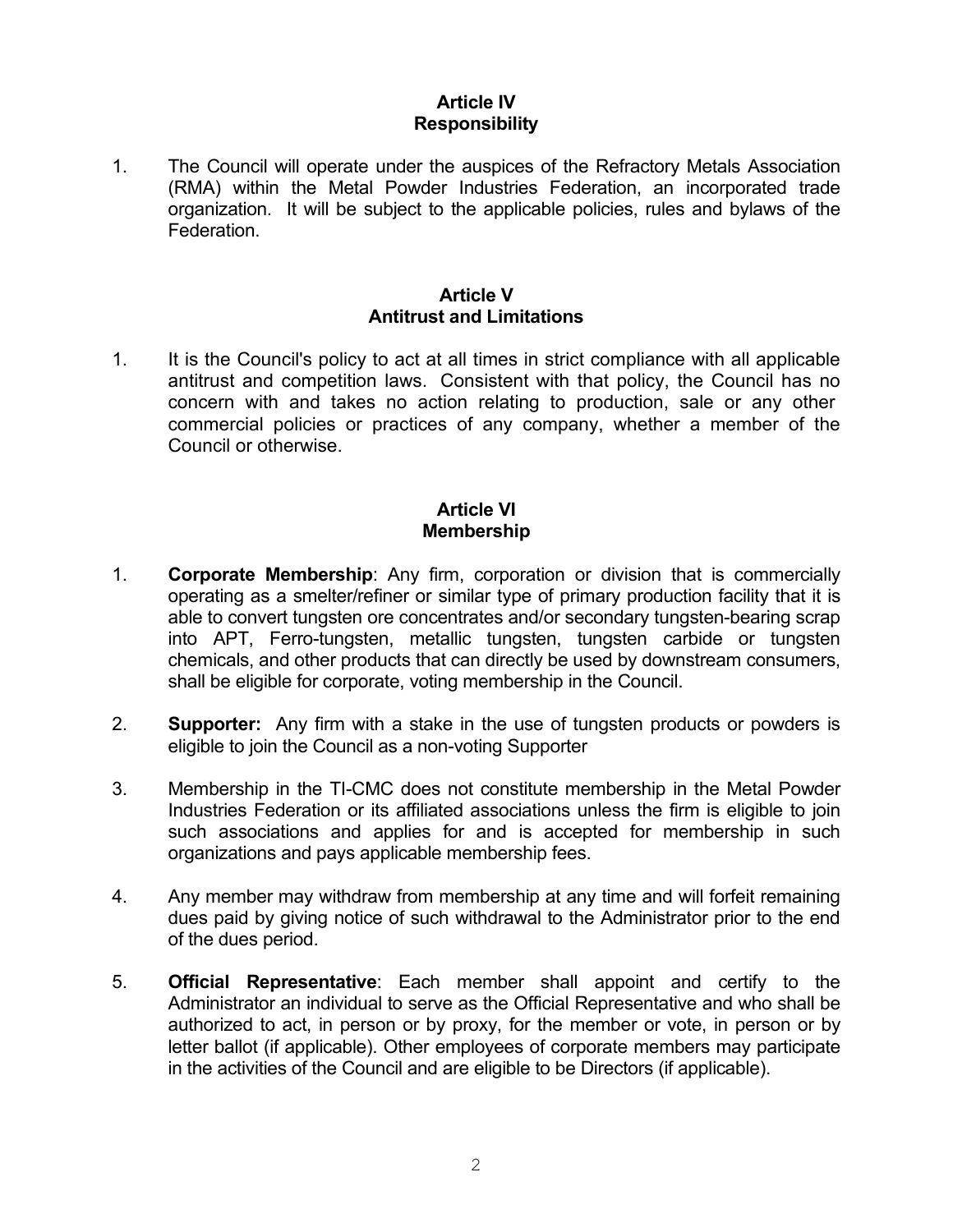- 6. **Application**: Application for membership shall be on forms provided by the Council, duly executed by the applicant and transmitted to the Administrator. The Administrator shall submit copies of the application to the Board of Directors.
- 7. **Admission**: Action on an application shall be by majority vote of the Board of Directors. The Administrator shall promptly notify the applicant of the action taken by the Board of Directors on its application.

#### **Article VII Management**

- 1. The management of the Council shall be vested in a Board of Directors subject to these Guidelines.
- 2. The Board of Directors shall appoint from the MPIF Staff, with the advice of the MPIF Executive Director, an Administrator who shall be responsible for the administration of the Council and its activities.

#### **Article VIII Board of Directors**

- 1. **Board of Directors:** The Board of Directors shall consist of no more than nine members, elected by the corporate voting membership. The Board shall be comprised of a Council Administrator and at least one member from the industry organizations including the Refractory Metals Association (RMA) and the International Tungsten Industry Association (ITIA) or representative of a Tungsten industry organization, such as the Chinese Tungsten Industry Association (CTIA).
- 2. **Term of Office:** Directors shall serve for a term of three years or until their respective successors are elected and qualify. Any director may be re-elected for one additional term. All terms of office begin at the close of the annual meeting.
- 3. **Election of Directors and Chairman:** For election of Directors and Chairman, a nominating committee shall be appointed by the RMA President. This committee shall consist of three members of whom a minimum of two shall, if available, be Past Presidents of the Association. The RMA President shall preside as Chairman. The name(s) of the nominee(s) shall be submitted by letter ballot to the Official Representatives of all corporate voting members. The ballots shall provide for write-in candidates and shall be returned to the Administrator prior to the Annual Meeting.
- 4. **Annual Meeting:** The Annual Meeting of the members of the Council shall be held during the second half of each year on a date to be set by the Board of Directors.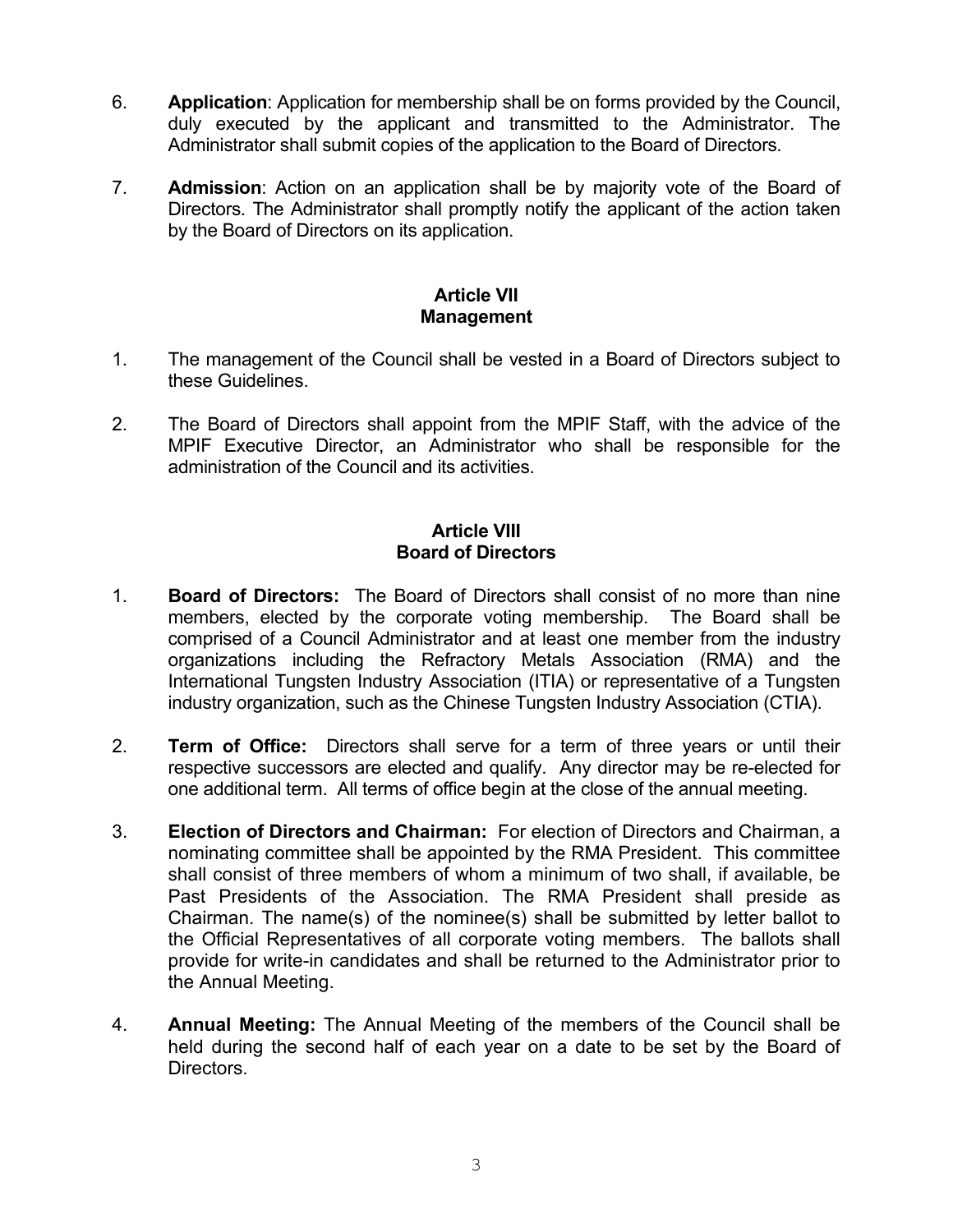- 5. **Regular Meetings:** Regular meetings of the Board of Directors shall be held twice yearly at such times and places as from time to time may be designated by the Chairman.
- 6. **Special Meetings:** Special meetings of the Board may be called at any time and place by the Chairman, or upon the request of any two Directors.
- 7. **Quorum**: A majority of the Directors shall constitute a quorum for the transaction of business. At any meeting at which there is less than a quorum those present may adjourn the meeting from time to time until a quorum is present.
- 8. **Order of Business:** At any meeting of the Board, the business shall be transacted in such order as the Chairman may determine.
- 9. **Meeting Notice:** Notice of the time and place of each regular meeting shall be given to each Director in writing at least thirty (30) days before the meeting, and notice of each special meeting must be given in writing or by electronic mail at least seven days before the meeting.
- 10. **Removal from Office:** Any member of the Board of Directors whose actions are deemed to be detrimental to the interests of the Council may be removed from office by a vote of two thirds of the Board of Directors at any regular or special meeting of the board.
- 11. **Vacancies:** Any vacancy in the Board of Directors shall be filled by majority action of the Board. The person selected shall hold office during the unexpired term of the person he or she succeeds.

#### **Article IX Dues**

- 1. **Dues:** Each member of the Council shall pay dues to support the activities of the Council. The costs of the activities consist of:
	- a. Programs, Services and Administration budget which is established annually by the Board of Directors;
	- b. Costs of programs including promotional and other activities as determined annually by the members;
	- c. other items to be conducted and shared by Council members.
- 2. **Amount of Dues:** The dues for Members and Supporters shall be as determined by the Board of Directors.
- 3. **Funding of Council Programs:** The funding of those Council activities that are not supported equally by all corporate members shall be borne by the participants.
- 4. **Dues Payment:** Membership dues for a full year are due and payable before the end of the first month of the calendar year.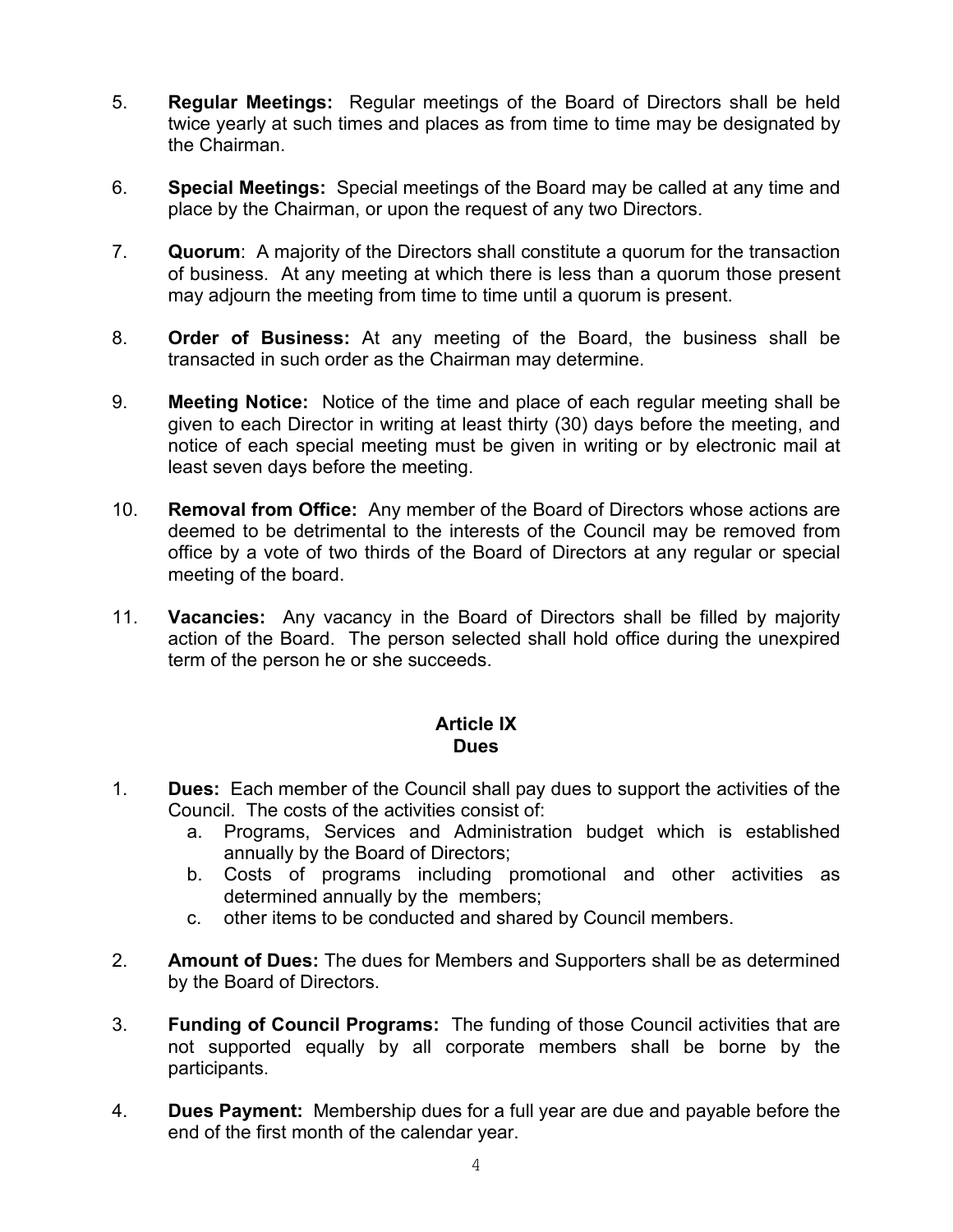5. **Failure to Pay:** Failure to pay dues within sixty (60) days of the due date will cause the member to forfeit all rights and privileges of membership without relieving it of the obligation for dues payment in full. A member's rights and privileges shall be reinstated upon payment of any dues arrearages.

#### **Article X Fiscal Year and Budget**

- 1. The fiscal year of the Council shall be the calendar year.
- 2. The costs of operating the Council and supporting its activities shall be budgeted annually by the Board of Directors subject to the approval of the members. The proposed budget shall be submitted to the members for adoption at the Annual Meeting prior to the fiscal year involved.
- 3. If impractical or inequitable for inclusion in the budget, special activities of the Council approved by the Board of Directors may be financed separately.

#### **Article XI Compliance**

- 1. The acceptance of membership and payment of dues shall constitute an acceptance of and agreement to abide by the terms hereof and any other rules of the Council.
- 2. These guidelines may be amended by the Council after approval by a two-thirds (2/3) vote of the corporate membership.